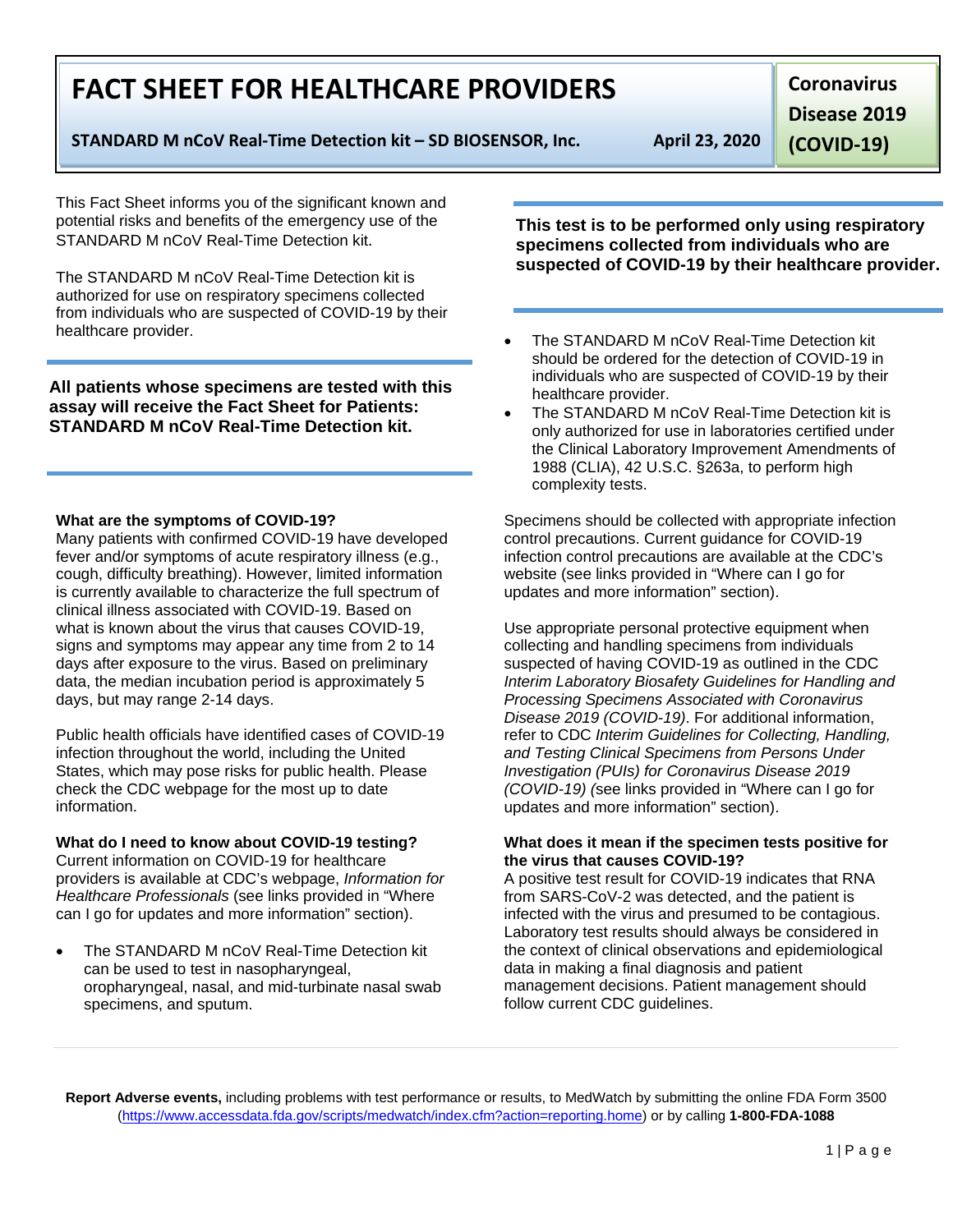**Report Adverse events,** including problems with test performance or results, to MedWatch by submitting the online FDA Form 3500 [\(https://www.accessdata.fda.gov/scripts/medwatch/index.cfm?action=reporting.home\)](https://www.accessdata.fda.gov/scripts/medwatch/index.cfm?action=reporting.home) or by calling **1-800-FDA-1088**

# **FACT SHEET FOR HEALTHCARE PROVIDERS**

## **STANDARD M nCoV Real-Time Detection kit – SD BIOSENSOR, Inc. April 23, 2020**

The STANDARD M nCoV Real-Time Detection kit has been designed to minimize the likelihood of false positive test results. However, in the event of a false positive result, risks to patients could include the following: a recommendation for isolation of the patient, monitoring of household or other close contacts for symptoms, patient isolation that might limit contact with family or friends and may increase contact with other potentially COVID-19 patients, limits in the ability to work, the delayed diagnosis and treatment for the true infection causing the symptoms, unnecessary prescription of a treatment or therapy, or other unintended adverse effects.

All laboratories using this test must follow the standard testing and reporting guidelines according to their appropriate public health authorities.

#### **What does it mean if the specimen tests negative for the virus that causes COVID-19?**

A negative test result for this test means that SARS-CoV-2 RNA was not present in the specimen above the limit of detection. However, a negative result does not rule out COVID-19 and should not be used as the sole basis for treatment or patient management decisions. A negative result does not exclude the possibility of COVID-19.

When diagnostic testing is negative, the possibility of a false negative result should be considered in the context of a patient's recent exposures and the presence of clinical signs and symptoms consistent with COVID-19. The possibility of a false negative result should especially be considered if the patient's recent exposures or clinical presentation indicate that COVID-19 is likely, and diagnostic tests for other causes of illness (e.g., other respiratory illness) are negative. If COVID-19 is still suspected based on exposure history together with other clinical findings, re-testing should be considered by healthcare providers in consultation with public health authorities.

Risks to a patient of a false negative include: delayed or lack of supportive treatment, lack of monitoring of infected individuals and their household or other close contacts for symptoms resulting in increased risk of

spread of COVID-19 within the community, or other unintended adverse events.

## **What is an EUA?**

The United States (U.S.) FDA has made this test available under an emergency access mechanism called an Emergency Use Authorization (EUA). The EUA is supported by the Secretary of Health and Human Service's (HHS's) declaration that circumstances exist to justify the emergency use of in vitro diagnostics (IVDs) for the detection and/or diagnosis of the virus that causes COVID-19.

An IVD made available under an EUA has not undergone the same type of review as an FDA-approved or cleared IVD. FDA may issue an EUA when certain criteria are met, which includes that there are no adequate, approved, available alternatives, and based on the totality of scientific evidence available, it is reasonable to believe that this IVD may be effective in the detection of the virus that causes COVID-19.

The EUA for this test is in effect for the duration of the COVID-19 declaration justifying emergency use of IVDs, unless terminated or revoked (after which the test may no longer be used).

**Coronavirus Disease 2019 (COVID-19)**